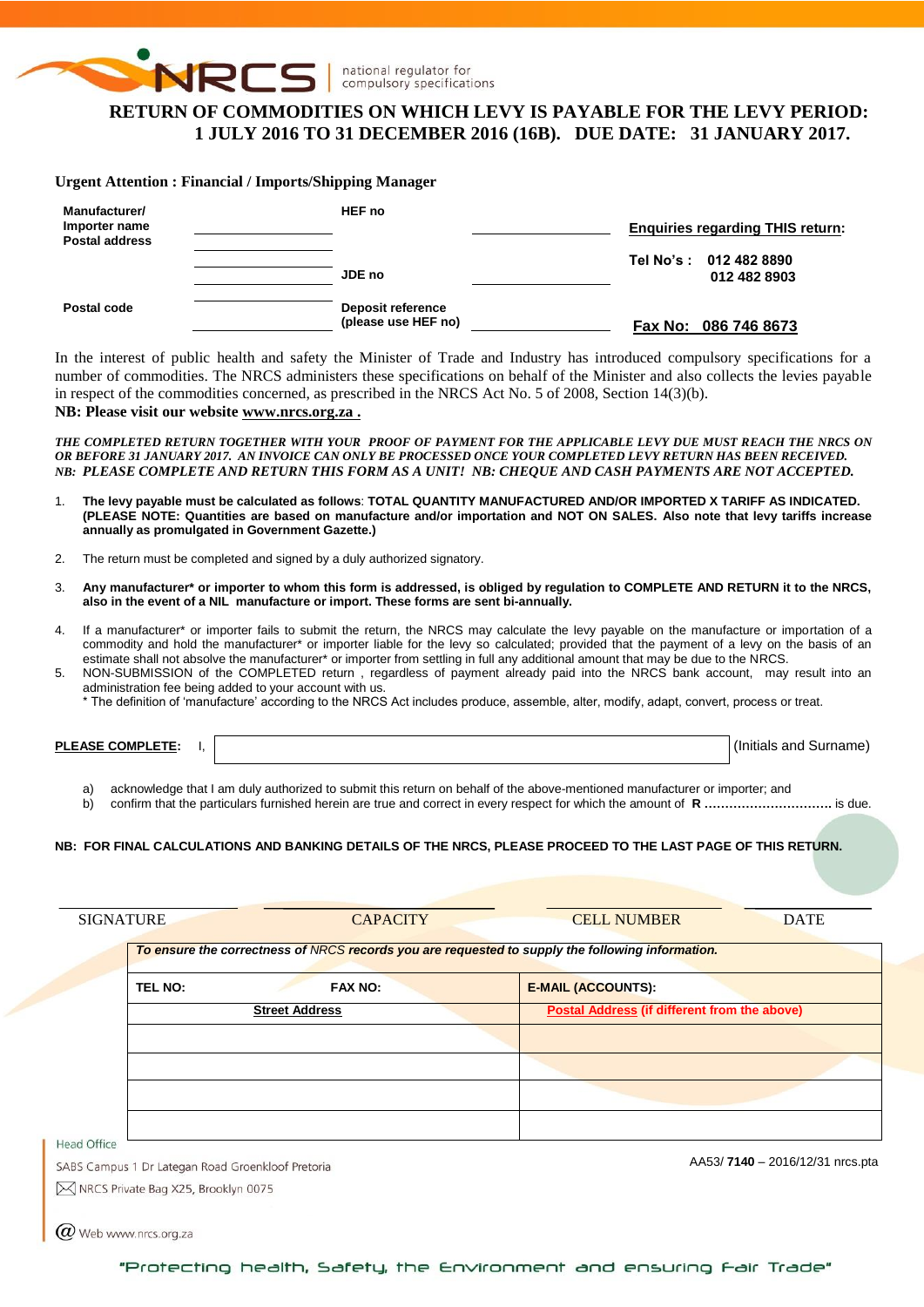## **ELECTRICAL APPARATUS**

#### **PLEASE NOTE: TOTAL QUANTITY TO BE ROUNDED OFF TO THE NEXT FULL UNIT ( 1 UNIT = 10/100 items or any part thereof)**

| Code | Description of commodity                                                                                                                                        |                                | Quantity<br>Manufactured<br><b>July to Sep</b> | Quantity<br>Imported<br><b>July to Sep</b> | Quantity<br>Manufactured<br>Oct to Dec | Quantity<br>Imported<br>Oct to Dec | <b>Total</b> | Unit        | <b>Tariff</b>       | Levy payable |
|------|-----------------------------------------------------------------------------------------------------------------------------------------------------------------|--------------------------------|------------------------------------------------|--------------------------------------------|----------------------------------------|------------------------------------|--------------|-------------|---------------------|--------------|
| 7120 | Portable television antennae<br>(IEC 60065 / VC 8055)                                                                                                           |                                |                                                |                                            |                                        |                                    |              | 100 Items   | R 8,64              |              |
| 7121 | Audio Equipment, e.g. Hi-Fi Systems, Radio's, etc<br>(IEC 60065 / VC 8055)                                                                                      |                                |                                                |                                            |                                        |                                    |              | 10 Items    | R 6,22              |              |
| 7123 | Audio Equipment e.g. Hi-Fi Systems, Radio's, etc - Energy<br><b>Efficiency and Labelling</b>                                                                    | (VC 9008)                      |                                                |                                            |                                        |                                    |              | 10 Items    | R <sub>11</sub> ,87 |              |
| 7122 | Visual Equipment e.g. TV's, VCR's, DVD Players, etc.                                                                                                            | (IEC 60065 / VC 8055)          |                                                |                                            |                                        |                                    |              | <b>Item</b> | R <sub>1,79</sub>   |              |
| 7124 | Visual Equipment e.g. TV's VCR's, DVD Players, etc. - Energy<br><b>Efficiency and Labelling</b>                                                                 | (VC 9008)                      |                                                |                                            |                                        |                                    |              | <b>Item</b> | $R$ 1,27            |              |
| 7209 | Lamp Control Gear<br>$\ast$                                                                                                                                     | (VC 9087)                      |                                                |                                            |                                        |                                    |              | Item        | R 0,56              |              |
| 7210 | Luminaires and Lighting Appliances, e.g. fluorescent, fixed,<br>portable, hand-held lamps, lighting chains, flood lights,<br>Christmas tree lighting sets, etc. | (IEC 60598 / VC 9012)          |                                                |                                            |                                        |                                    |              | 10 Items    | $R$ 1,73            |              |
| 7211 | Lamp holders                                                                                                                                                    | $\overline{\text{ (VC 8011)}}$ |                                                |                                            |                                        |                                    |              | 100 Items   | $\overline{R}$ 3,43 |              |
| 7212 | Starters for tubular fluorescent lamps                                                                                                                          | (VC 8039)                      |                                                |                                            |                                        |                                    |              | 100 Items   | $R$ 1,73            |              |
| 7213 | Incandescent lamps (globes)                                                                                                                                     | (VC 8043)                      |                                                |                                            |                                        |                                    |              | 100 Items   | R 1,73              |              |
| 7214 | Single-Capped Fluorescent Lamps (CFL)<br>$\ast$                                                                                                                 | (VC 9091)                      |                                                |                                            |                                        |                                    |              | 10 Items    | $\overline{R1,58}$  |              |
| 7510 | Plugs                                                                                                                                                           | ( <b>VC</b> 8008)              |                                                |                                            |                                        |                                    |              | 100 Items   | R1,73               |              |
| 7511 | Socket outlets                                                                                                                                                  | (VC 8008)                      |                                                |                                            |                                        |                                    |              | 10 Items    | R 1,73              |              |
| 7512 | Socket outlet adaptors, including "Janus" couplers                                                                                                              | ( <b>VC</b> 8008)              |                                                |                                            |                                        |                                    |              | 100 Items   | R12,08              |              |
| 7513 | Switches for Fixed installations                                                                                                                                | (VC 8003)                      |                                                |                                            |                                        |                                    |              | 100 Items   | R <sub>10</sub> ,37 |              |
| 7514 | Switches for Appliances                                                                                                                                         | (VC 8052)                      |                                                |                                            |                                        |                                    |              | 100 Items   | R3,43               |              |
| 7517 | Cord Sets with plug and appliance coupler                                                                                                                       | (VC 8029)                      |                                                |                                            |                                        |                                    |              | 100 Items   | R13,83              |              |
| 7518 | Cord Extension Sets - without switches                                                                                                                          | ( <b>VC</b> 8029)              |                                                |                                            |                                        |                                    |              | 10 Items    | R 2,60              |              |
| 7519 | Cord Extension Sets - with switches                                                                                                                             | (VC 8029)                      |                                                |                                            |                                        |                                    |              | 10 Items    | R 4,67              |              |
| 7520 | Cord Extension Sets - with switches and MCCB                                                                                                                    | ( <b>VC</b> 8029)              |                                                |                                            |                                        |                                    |              | 10 Items    | R <sub>15</sub> ,19 |              |
| 7521 | Cord Extension Sets - with switches and ELPU                                                                                                                    | (VC 8029)                      |                                                |                                            |                                        |                                    |              | 10 Items    | R17,97              |              |
| 7610 | <b>Flexible Cords</b>                                                                                                                                           | $\overline{\text{ (VC 8006)}}$ |                                                |                                            |                                        |                                    |              | $100$ Kg    | $R$ 5,18            |              |
| 7611 | Electric Cables - fixed installations, Medium Voltage<br>Electric Cables - fixed installations Low Voltage                                                      | (VC 8077)<br>(VC 8075)         |                                                |                                            |                                        |                                    |              | $100$ Kg    | R 5,18              |              |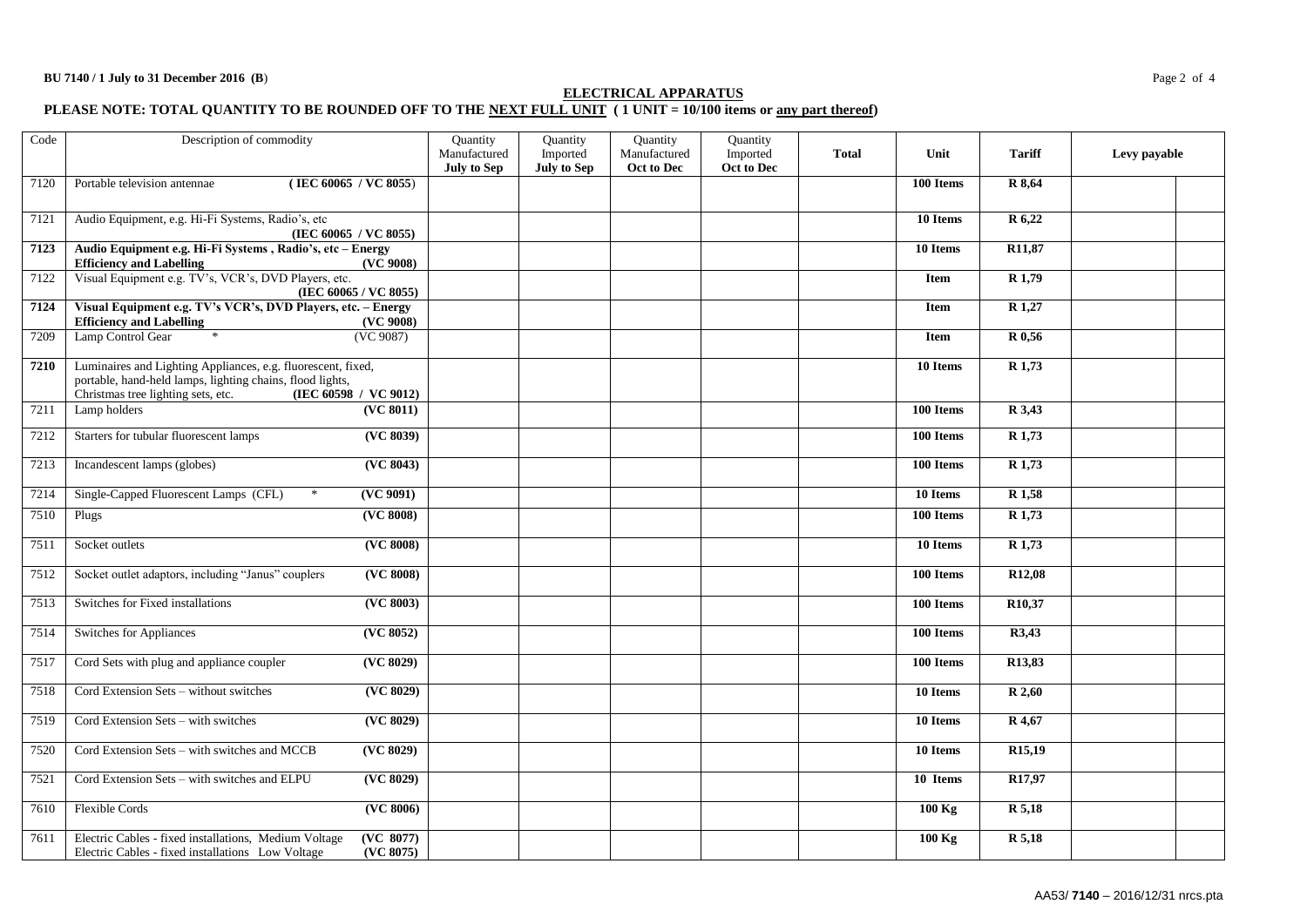## **BU 7140 / 1 July to 31 December 2016 (B)** Page 3 of 4

| Code | <b>Description of Commodity</b>                                                                                                                                                                                                                         | Quantity<br>Manufactured<br>Jul to Sep | Quantity<br>Imported<br>Jul to Sep | Quantity<br>Manufactured<br>Oct to Dec | Quantity<br>Imported<br>Oct to Dec | <b>Total</b> | Unit        | <b>Tariff</b>       | Levy Payable |  |
|------|---------------------------------------------------------------------------------------------------------------------------------------------------------------------------------------------------------------------------------------------------------|----------------------------------------|------------------------------------|----------------------------------------|------------------------------------|--------------|-------------|---------------------|--------------|--|
| 7710 | Moulded case circuit-breakers : Single pole<br>(VC 8036)                                                                                                                                                                                                |                                        |                                    |                                        |                                    |              | 10 Items    | R <sub>1.91</sub>   |              |  |
| 7711 | Moulded case circuit-breakers : Double pole<br>(VC 8036)                                                                                                                                                                                                |                                        |                                    |                                        |                                    |              | 10 Items    | R 6,39              |              |  |
| 7712 | Moulded case circuit-breakers : Triple pole<br>(VC 8036)                                                                                                                                                                                                |                                        |                                    |                                        |                                    |              | 10 items    | R 8,99              |              |  |
| 7713 | ( <b>VC</b> 8036)<br>Moulded case circuit-breakers: Four pole                                                                                                                                                                                           |                                        |                                    |                                        |                                    |              | 10 Items    | R 10,71             |              |  |
| 7719 | Transportable motor operated tools: .e.g. table saw thickness planers<br>(IEC 61029) / VC 8055)<br>etc.                                                                                                                                                 |                                        |                                    |                                        |                                    |              | 10 Items    | R <sub>12</sub> ,60 |              |  |
| 7720 | Hand-held electric power tools, e.g. lathes, saws, grinders, drills,<br>electric gardening and agricultural equipment, etc.<br>(IEC 60745 / VC 8055)                                                                                                    |                                        |                                    |                                        |                                    |              | 10 Items    | R <sub>10.19</sub>  |              |  |
| 7721 | Earth leakage protection units: Single phase<br>(VC 8035)                                                                                                                                                                                               |                                        |                                    |                                        |                                    |              | 10 Items    | R <sub>14</sub> ,87 |              |  |
| 7722 | (VC 8035)<br>Earth leakage protection units: Multi phase                                                                                                                                                                                                |                                        |                                    |                                        |                                    |              | 10 Items    | R <sub>28</sub> ,14 |              |  |
| 7810 | Appliance couplers<br>(VC 8012)                                                                                                                                                                                                                         |                                        |                                    |                                        |                                    |              | 100 Items   | R 5,18              |              |  |
| 7811 | <b>Appliance - Small:</b><br>(e.g. Vacuum cleaners, heaters, electric irons, heated blankets, fans,<br>hairdryers, kettles, motor-operated appliances, instantaneous water<br>heaters, soldering irons, battery chargers etc.)<br>(IEC 60335 / VC 8055) |                                        |                                    |                                        |                                    |              | 10 Items    | R 1,73              |              |  |
| 7813 | <b>Appliance – Large:</b><br>(e.g. Freezers, refrigerators, dishwashers, washing machines, tumble<br>dryers, air conditioning units, catering equipment, microwave ovens,<br>(IEC 60335 / VC 8055)<br>stoves ,etc.)                                     |                                        |                                    |                                        |                                    |              | <b>Item</b> | R 2,18              |              |  |
| 7817 | <b>Appliance - Large:</b><br>(Only freezers, refrigerators, dishwashers, washing machines, tumble<br>dryers, washer-dryer combinations, electric ovens and air<br>conditioners) – Energy Efficiency and labeling<br>(VC 9008)                           |                                        |                                    |                                        |                                    |              | <b>Item</b> | R 2,60              |              |  |
| 7815 | Hot water storage tanks for domestic use<br>(VC 9006)                                                                                                                                                                                                   |                                        |                                    |                                        |                                    |              | <b>Item</b> | R 2,18              |              |  |
| 7816 | Integral and close-coupled domestic solar water heaters<br>(VC 9004)                                                                                                                                                                                    |                                        |                                    |                                        |                                    |              | Item        | R 6.01              |              |  |
| 7812 | Information Technology (IT) equipment and business systems,<br>(e.g. computers, monitors, printers, copiers, fax machines,<br>scanners, modems, routers etc.<br>(IEC 60950 / VC 8055)                                                                   |                                        |                                    |                                        |                                    |              | <b>Item</b> | R 5,13              |              |  |
| 7814 | Information Technology (IT) components, e.g. power-supplies,<br>cell phone battery chargers, motherboards, etc.<br>(IEC 60950 / VC 8055)                                                                                                                |                                        |                                    |                                        |                                    |              | 100 Items   | R53,55              |              |  |

# **\*\*\*NB: For technical advice please phone 012 482 8767 – Operational Manager**